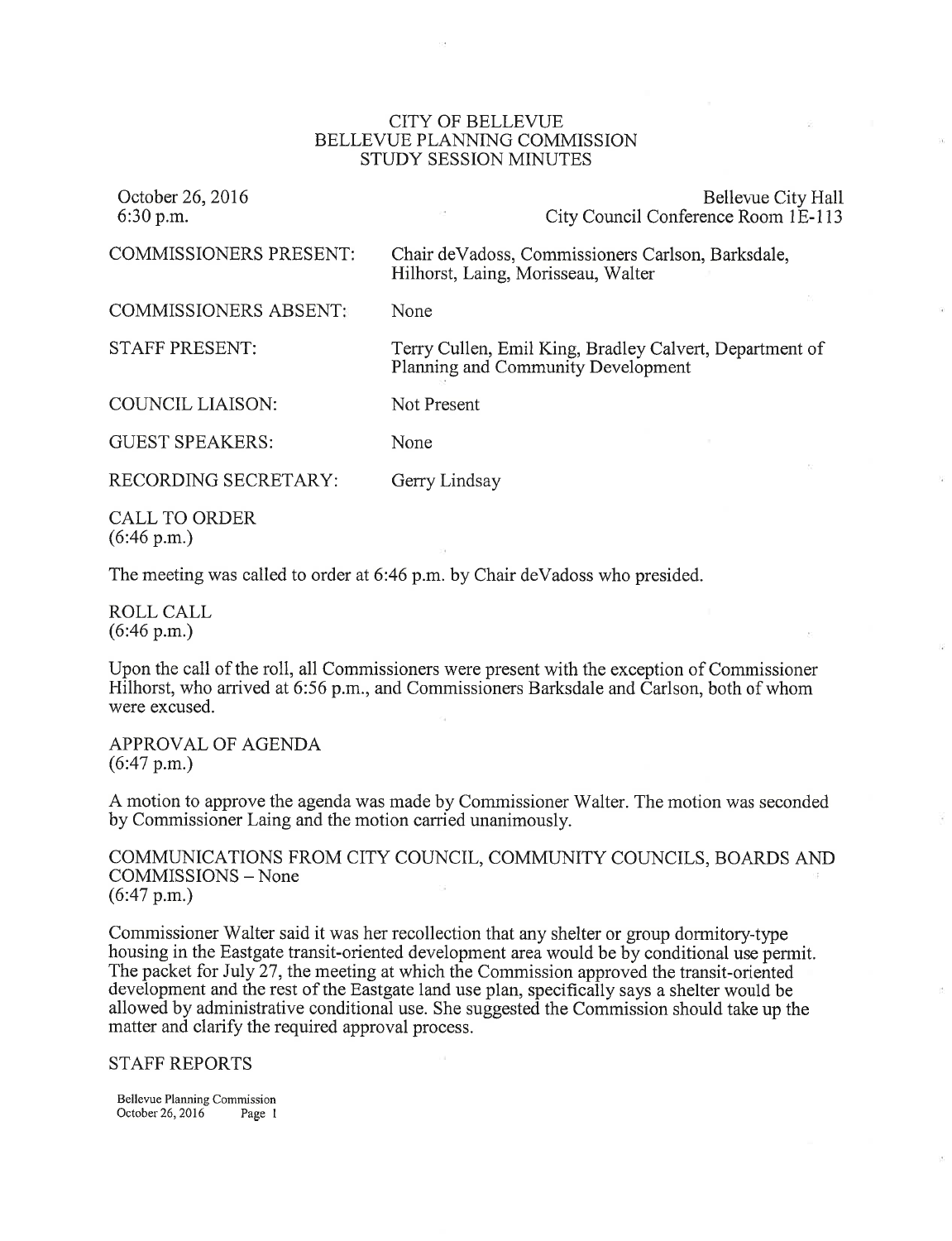#### (6:48 p.m.)

Comprehensive Planning Manager Terry Cullen briefly reviewed with the Commissioners the upcoming schedule. He noted that a regular meeting was scheduled for November 9 and that the Commission's annual retreat was scheduled for November 16. He also noted that meetings are scheduled for December 7 and December 14 and both will focus on downtown livability. January 25 is tentatively set as the public hearing date for the downtown livability code amendments. The recommendations will be finalized in February and transmitted to the Council in March.

## PUBLIC COMMENT (6:51 p.m.)

Mr. Andrew Miller, 11100 Main Street, spoke representing the BDR and John L Scott properties at the corner of 112th Avenue NE and Main Street. He asked the Commission to revisit the 20foot landscape buffer requirement for the A-3 Perimeter Overlay District. He noted that the proposed 16-foot sidewalk and a 20-foot landscape buffer is wider than the room in which the Commission meets. It is a lot of property to give up, and it is not necessarily the right solution for a transit-oriented development. It is really more of a suburban solution. With the building pushed back that far, it does not engage well with the sidewalk or the street and feels very separated. Photos of buildings that meet the sidewalk in an engaging way were shown to the Commissioners.

# STUDY SESSION (6:56 p.m.)

Strategic Planning Manager Emil King stated that the Land Use Code is just one part of the broader livability strategy the city has for the downtown. The strategy includes things like events, parks and open space, mobility, and things like the Grand Connection.

Planner Bradley Calvert with the Planning and Community Development said the original estimate was that code amendments for the Grand Connection would be brought forward in early 2018. The issue is moving forward, however, and the land use and urban design consultant has been selected already. Several significant milestones have also been passed, including a Urban Land Institute (ULI) national review panel for the Wilburton commercial area; selection of consultants for both the Grand Connection visioning and the land use and urban design for the commercial area; and conducting the design charrette.

Mr. Calvert said the Grand Connection is intended to be a non-motorized route starting at Meydenbauer Bay, snaking through Old Bellevue and Downtown Park, the downtown itself, and connecting across I-405 to the Wilburton commercial area and the Eastside Rail Corridor. Beyond just the creation of a non-motorized route is the notion of placemaking, identity, safety improvements, and overall aesthetics and improved public spaces. The Grand Connection will create new opporlunities for social engagement, recreation, public space and the arts, as well as development potential, particularly in the Wilburton commercial area. The project has been established as a Council priority.

A graphic showing all planned infrastructure improvements and a conceptual route for the Grand Connection was shared with the Commission. Mr. Calvert noted that one East Link station will be located in the center of the study area within walking distance from all areas of the study area.

The design charrette was conducted in April in partnership with the Bellevue Arts Museum.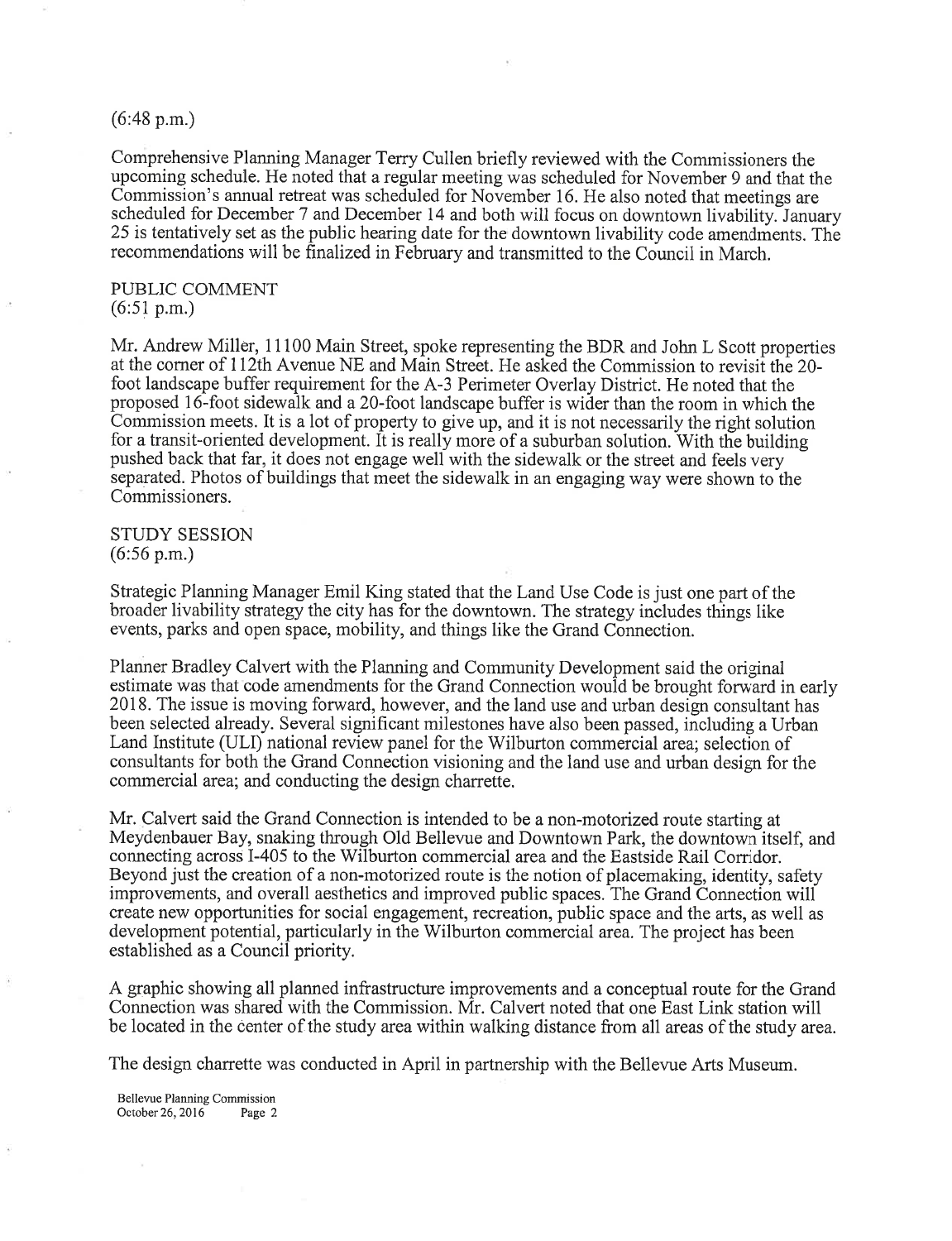There were 72 architects, urban designers, planners, engineers and artists who volunteered three days of their time to generate ideas and concepts for the Grand Connection. The charrette was <sup>a</sup> key moment in that it was the first opportunity to provide visualization. A public open house was held on the final night of the charrette. A project website was subsequently launched to exhibit some of the work. Since there interviews have been conducted with users of the Downtown Park, the transit center, Compass PIaza and the food trucks. The series of questions asked were aimed at discovering how people use the space now, how they would like to use it, and what would make them come in the first place and what would make them come back. Some 300 comments have been received.

After the release of some of the design concepts, a series of online open houses have been hosted. They have generated more than 1500 views. Additionally, outreach and discussions have been held with stakeholders, including key landowners and business owners along the route.

Chair deVadoss asked if any of the public feedback was surprising. Mr. Calvert said several people called for programming and public space improvements. There was a distinct separation, however, between those interviewed in person and those who tabbed the map online and in City Hall. Those who were interviewed highlighted a desire to see infrastructure improvements, while those who put tabs on the map were more focused on programming. A farmers market was by and large the overwhelming response. Creating a connection with the Botanical Garden was somewhat surprising initially but kept coming up. Other comments made were in regard to improving the natural character with improved vegetation, activities such as music and more food trucks, and improved pedestrian safety at key intersections.

Commissioner Hilhorst pointed out that Bellevue already has a farmers market and asked if it needs to be marketed better or if it needs to be moved. Mr. Calvert said the public made it clear that things like the food trucks and the farmers market are what everyone wants, but they should be located in places that are made for people rather than cars, public plazas instead of parking lots.

Mr. Calvert said Balmorie Associates, a landscape and urban design firm, was selected to do the project visioning. They have assembled a phenomenal team of engineers, transportation advisors and environmental sub-consultants. The scope of work has two distinct elements: the existing infrastructure between the downtown and the transit center, and the element that crosses I-405. The first part of the work will focus establishing an overall identity and identifying opportunities to support the route with cohesive design strategies. The second part will focus on I-405, how to cross it, how to interface with the future land use of the Wilburton commercial area, and how to tie it all in to the Eastside Rail Corridor.

The first step of the visioning process is aimed at establishing the route. The start and finish points are clear, and how the route will move through the downtown is fairly clear, but how it would work needs to be defined. There is also a clear need to understand the identity of the route. Cohesive design strategies will be identified in the form of vegetation and canopies that are unique and responsive to specific context. Improved placemaking and nodes throughout the downtown will also be considered.

With regard to the route, Mr. Calvert said the concept has been to run from Meydenbauer Bay through Old Bellevue and Downtown Park to the pedestrian corridor and then cross I-405. Many, however, have called for expanding the route and having it serve as the missing link in Bellevue's green spaces, and for having it serve as a key lynch point for a regional network of non-motorized transportation and green spaces. The public has also called for considering the use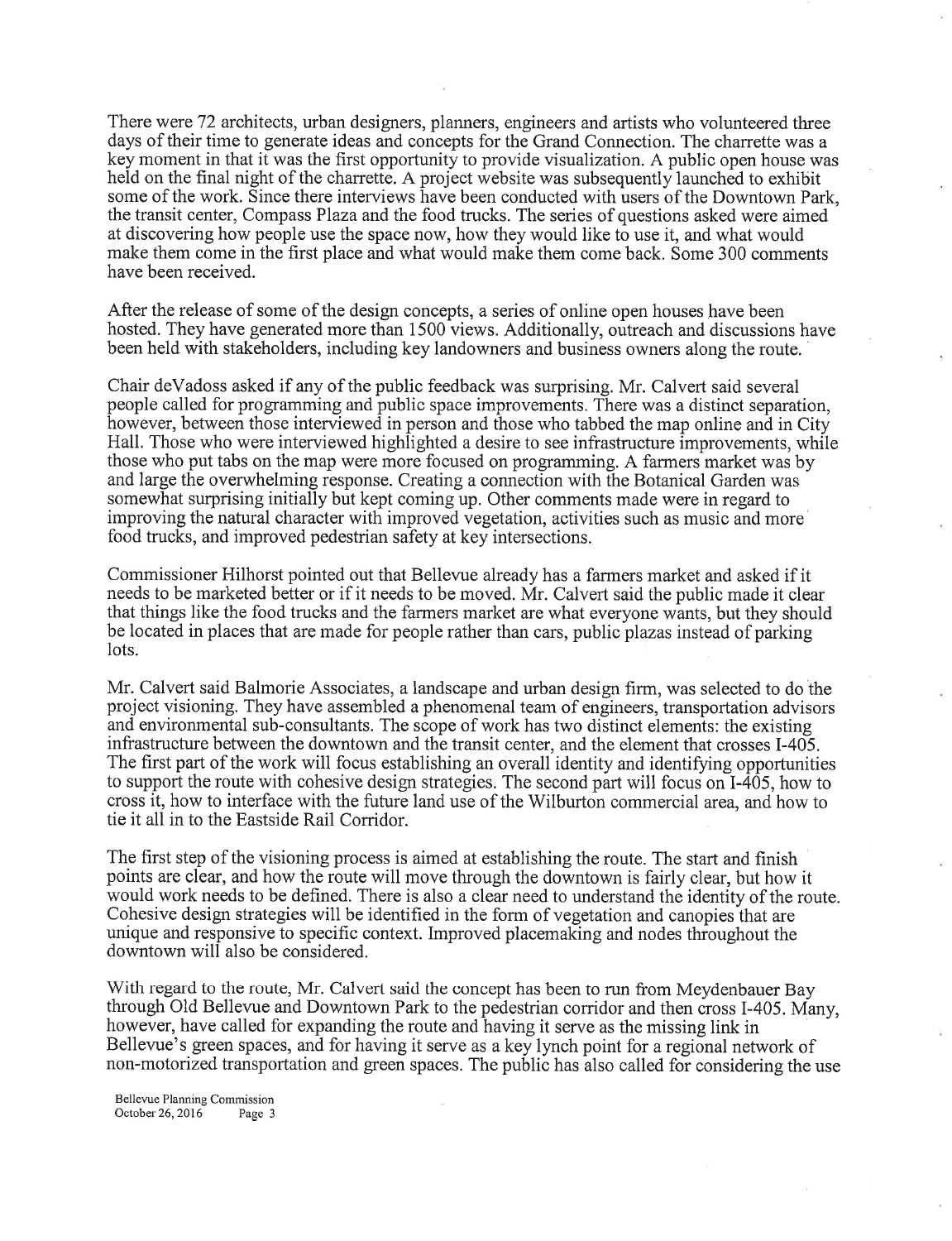of Main Street as a secondary route. Bikes will be welcome on the Grand Connection, but given the grade changes that occur in places like Compass Plaza, an alternative route for bikes should be included.

With regard to identity, Mr. Calvert said the consultant was asked to come up with three highlevel concepts for how to brand the route. The natural landscape was considered first in the form of blending hardscape with landscape in the downtown proper. Moving toward Meydenbauer Bay, the environment becomes less urban and the focus should be a little more fluid, creating ribbons of greenscape and hardscape. The notion of creating a playful landscape has also been considered. There are a lot of kids living in the downtown and the downtown generally could use <sup>a</sup>bit more whimsy in the form of things like water-based play, more active exercise and play equipment in Downtown Park, playing off the vibrancy of Bellevue Square and getting everyone involved in fun and playful ways for all ages. The historic landscape will also be given consideration along with the notion of creating small living rooms through public nodes along the route. The three overarching identities are not meant to be mutually exclusive.

Mr. Calvert said the cohesive design strategies will be elements to stitch everything together. The ideas will brand the entire route, reflect Bellevue's culture and business climate. Vegetation will be key. Along the corridor, places will be sought to enhance the vegetation by providing rain gardens, trellises and green walls. Weather protection will also be incorporated where appropriate. Paving is another cohesive strategy. Paving can incorporate elements from greenery to art, One possible approach would be to raise the intersections along the route by six inches, bringing it to the level of the sidewalk. The risk to pedestrians is thus reduced because drivers are made more aware when they enter an intersection. Art will be incorporated as a cohesive design element. The Seattle collaborative SuttonBeresCuller has been brought on as a sub-consultant to develop an arts and culture element for the project. They are looking for opportunities to incorporate both temporary and permanent art, and they are looking at ways to use art as an opportunity for education relative to the environment or the history of Bellevue.

With regard to placemaking and public space improvements, Mr. Calvert said there are a number of assets already in place, including Meydenbauer Bay, Old Bellevue, the retail core and the future of Wilburton. There are opportunities for improving some of the spaces in between, such as Downtown Park, Compass Plaza, the transit center and ultimately the I-405 crossing. Most people who use the corridor will be moving from place to place rather than the entire length of the corridor. Through placemaking, people can be encouraged to continue moving through the downtown.

There are three key locations in Downtown Park that could be improved. The first is the parking lot on the far west side. The parking would not need to be removed, rather it should be concealed to avoid the visual impact of cars and to increase new park land at the same time.

Commissioner Laing pointed out that Downtown Park is completely torn up presently, including the west parking lot, and said the notion of hiding the parking was turned down by the city. Mr. Calvert reminded Commissioner Laing that the work to date has all been focused on high-level visioning. All of the ideas generated will require additional deliberation and consideration of cost and other impacts.

Mr. Calvert said one idea related to Downtown Park involves re-jigging the midblock entrance from NE 4th Street. Currently those approaching from that location face a large stone wall that obstructs the view of the park. The consultants have suggested the entry to the park should be about the park and not the wall. By raising the level of the crosswalk to that of the plaza, a large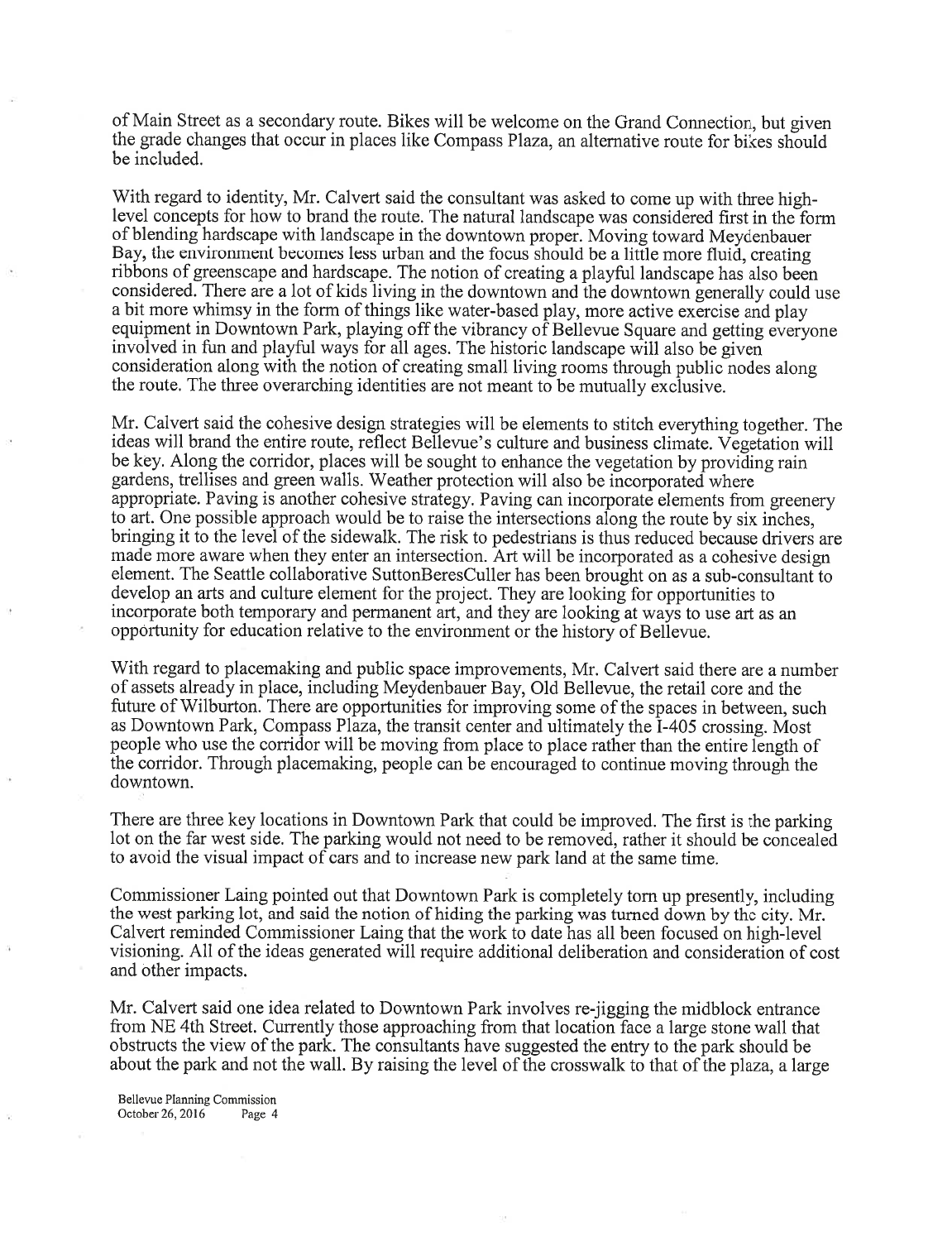continuous space could be created from Bellevue Square into Downtown Park, and the wall would no longer obstruct the view. Additionally, the corner of NE 4th Street and Bellevue Way is a major intersection, but with the exception of a small sign, visitors are unaware that it is the location of Downtown Park, though entrance to the park is midblock on NE 4th Street or down Bellevue Way and through a parking lot. If the intersection were to be raised, a small plaza could be created along with an alley of trees formally leading into the park, drawing people in.

Bellevue Way and NE 6th Street has long been associated with the street as plaza concept. More needs to be done to make it more like a plaza. Currently there is a hard line of separation between the existing terraces, the outdoor dining and the sidewalk. By making slight elevation changes with berms and additional vegetation, more of a gentle transition could be created from the street level to the terraced cafés.

The redesigning of Compass Plaza is one of the larger changes that has been proposed. As currently developed, it is not alarge programmable space. The current oval space can accommodate only 50 chairs. The grade and elevation changes are addressed by chopping up the space, and make it necessary to have two distinct routes for those on foot and those in wheelchairs or pushing strollers. The idea is that over the long term the area would be cleared up to create an integrated ramp and stair that would also serve as an amphitheater space. Once the properties to the north and west redevelop, the public plaza could be expanded. Raising the intersection would allow for a continuous flow of pedestrians during times when the street is closed. The expanded space would be large enough to host the ice rink every winter in the geographic heart of the downtown.

Mr. Calvert said the consultants have also looked at ways to improve the flow of pedestrians in and out of the downtown transit center while also preserving and making more efficient the flow of buses. One idea would be to remove one of the lanes to simplify the bus movements while creating additional open space and integrating the space into the public realm. There are currently ten bus bays, but one of them will be lost with the completion of East Link. Routes to and from the transit center could also change. If all the buses were to be brought in from the west side onto the north side of the transit center, the south side could be turned into a public space that would better connect the two spaces while retaining seven to eight bus bays.

The team has also looked at connectivity and range and have studied the distance a pedestrian can get in ten minutes at the average walking speed. Currently, Meydenbauer Bay, the transit center and the Wilburton commercial area are islands that are not well connected, and it is not possible to get from one to another within ten minutes by walking. By making a few modest improvements, such as improved signal timing, the network could be expanded and much better connected, making it possible to get much further in ten minutes. The goal should be to have <sup>a</sup> city that is safe and easy to navigate and accessible for everyone between the ages of eight and 80. One of the ideas that emerged from the ULI and the design consultant is the need to embrace technology, including group rapid transit autonomous vehicles that hold from six to eight people and operate in bike or traffic lanes. They could be programmed to run designated routes with set stops, or they could be controlled by the users. The low-cost, low-risk approach would improve mobility and would greatly increase the distance one can travel in ten minutes. Implementation could be phased in over time through partnerships.

Mr. Calvert reminded the Commissioners that the consultants are just starting the process of digging into the I-405 crossing piece of the puzzle. The main objective is to create a place and <sup>a</sup> safe and comfortable connection between the downtown and Wilburton. The crossing could certainly achieve signafure stafus. It will not be necessary to span more than 80 feet in most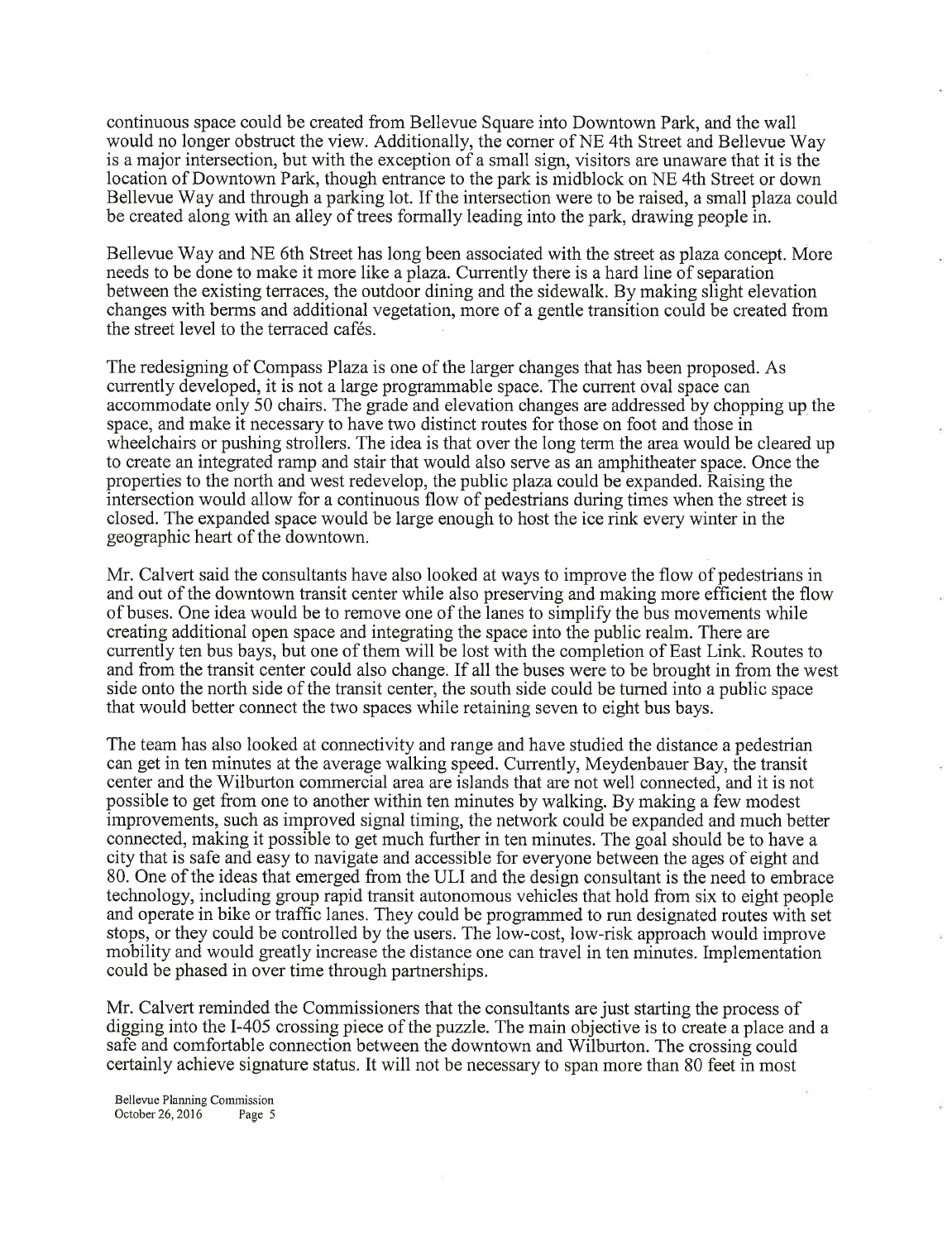cases, which means the structural depth can be six feet or less, reducing the profile and the cost. What to do with the ramps will be a challenge. The charrette provided a number of good concepts to consider.

One option would be to create the pedestrian promenade at NE 6th Street, with or without extending the roadway. The crossing could be accomplished with an elegant high design signature structure. The alignment offers the advantage of a linear route with a clear visual connection between the downtown and Wilburton. Of course, the disadvantages include exposure to the sights, sounds and smells of the freeway. Creating any public space in the Wilburton commercial area would require the acquisition of additional land for an additional cost. Given that the aerial light rail guideway will be crossing the freeway in the same place, the location could become quite cluttered.

Another option would be to cross I-405 between NE 4th Street and NE 6th Street. The advantages include having a fairly level crossing, the ability to integrate the walkway into surrounding land uses, and an enhanced opportunity to create a signature structure. The disadvantages include exposure to the interstate, and where the signature structure would be visible from. Visibility from the downtown would be limited, and much would depend on private development of properties on both the west and the east.

A third option would be to simply cover the interstate between NE 4th Street and NE 6th Street. The advantage is that a new park could be created without taking up any existing land or having to acquire any. The approach is also less dependent on transportation and land use projects. Access could be from multiple directions, including NE 4th Street, NE 6th Street and Wilburton , and it could be integrated with any future development to the west. The primary disadvantage would be the cost. There would be a number of requirements from WSDOT that would have to be worked through to bring about the significant infrastructure undertaking.

Mr. Calvert said the Wilburton land use and urban design analysis has been launched. The consulting firm NBBJ has been chosen to do the work. The Council appointed a Citizen Advisory Committee on October 24. Online and in-person open house events will be scheduled, and the work will ultimately result in a comprehensive set of recommendations for the route.

Commissioner Hilhorst asked what the price tag will be for the project. Mr. Calvert said it will first be necessary to determine what can be done. The initial estimate for simply creating a lid between NE 4th Street and NE 6th Street was about \$100 million. Some of the work could be done through partnerships with landowners as they make improvements. Early implementation strategies are being investigated for which funding has been requested in the upcoming budget.

Mr. King reminded the Commissioners that the October 12 meeting was focused on Installment <sup>1</sup>and Installment 2a of the Land Use Code. He said the staff are continuing to meet with stakeholders to address questions they have. Installment 2b will include the full set of design guidelines, the process and options for departure, as well as the list of amenities, and the goal is to have it published either on November 10 or November 17.

The meeting on October 12 included time spent on the idea of a new green and sustainability factor. Mr. King said the intent is to provide a list of options for projects to look at with the goal of contributing toward livability through softening and mitigating development. The options are both private and publically accessible features at the sidewalk level and.

Mr. King shared with the Commissioners a spreadsheet developed to calculate the green factor.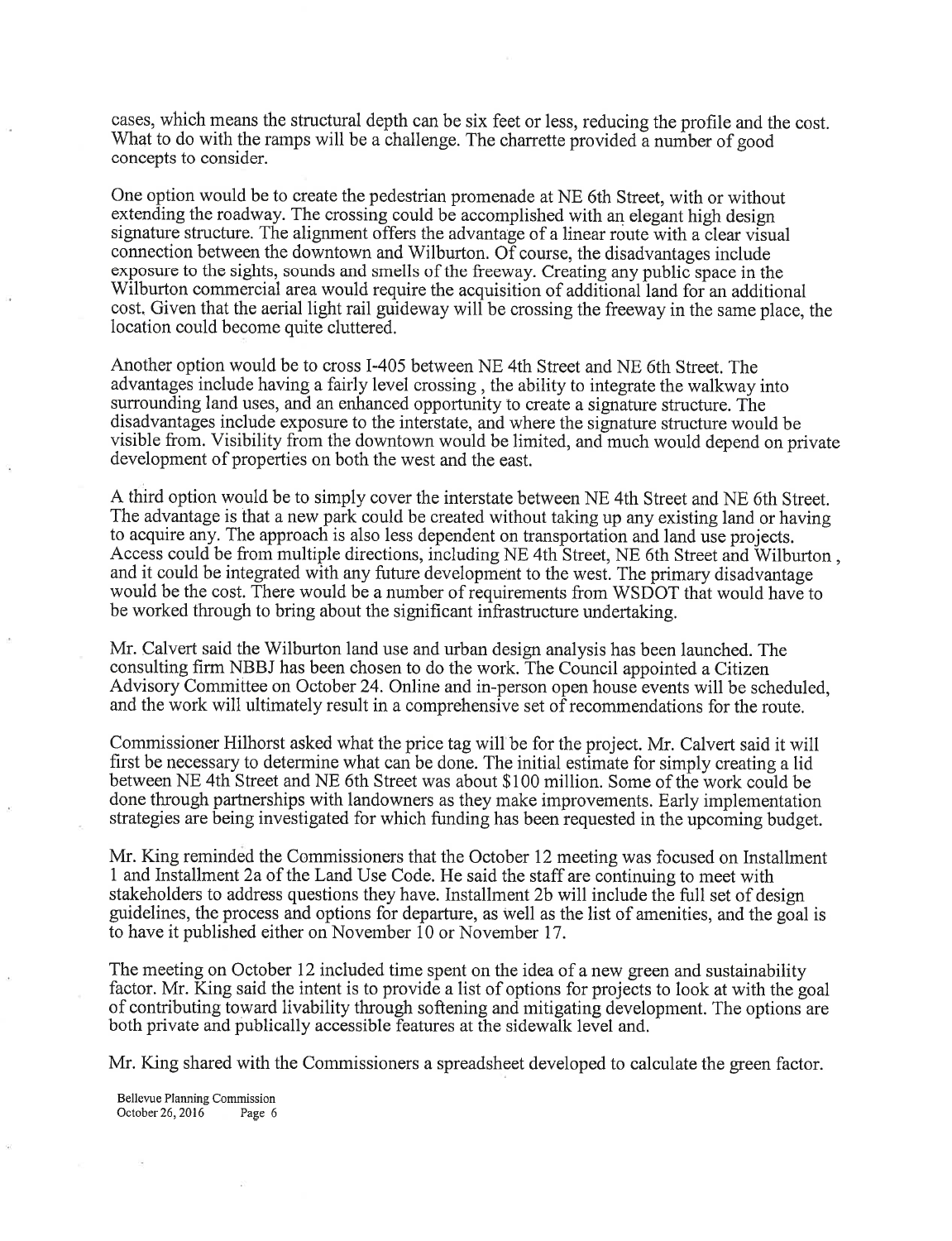He explained that multiplying the site area of each element by 0.3 yielded the point requirement standard the project would be able to meet. Developers would be able to pick and choose from the items on the list, including trees in the sidewalk arcathat they might have to do anyway, and ideas they might have for a public or private green roof, or things on the future amenity system that would count both as an amenity and toward the green factor. The minimum score required was 0.3.

Commissioner Morisseau pointed out that LEED green building factors incorporate credits for bicycle facilities. She noted that the spreadsheet included bicycle racks or lockers but asked if <sup>a</sup> developer trying to achieve LEED points would be given credits twice. Mr. King allowed that the issue has not been fully thought through. He said it is not necessarily a requirement to include bike parking, but it might be useful to take into consideration how much bike parking is entailed in the typical LEED platinum building. Commissioner Morisseau said she could see no reason to give credit twice for the same amenity.

Commissioner Morisseau also asked what the impact on developers would be of counting the number of trees on a site as part of gaining credits for landscape elements. Mr. King said the jurisdictions that utilize a similar approach usually do so on a per-tree basis. It is well articulated in most plans how many and what types of trees are required. If a developer were wanting to do <sup>a</sup> green roof, any trees planted there would be credited. One simpler approach might be to simply calculate the area trees cover.

Commissioner Laing called attention to the green walls item and noted that the calculation would be made at three years of growth, which would be three years after the permit has been built. Mr. King explained that for things like green walls and other landscaping elements there is some monitoring required to assure it continues to be viable.

Commissioner Laing said he has been involved with projects in Seattle where it was nearly impossible to meet their green factor requirements. Jurisdictions are trying to address the need for affordable housing, but the massive costs associated with building a green roof could be an unintended consequence. Mr. King said quite a lot of time has been spent in talking with staff from Seattle about how their regulations have been implemented and the pitfalls they have encountered. The proposal is Bellevue-specific and is not just a mirror of what they do in Seattle. The intent is to put the spreadsheet on the website so developers and others can have the opportunity to test it.

Commissioner Laing pointed out that the Department of Ecology regulations the city is supposed to be implementing through its low-impact development approach count green roofs as impervious surface. He stressed the need to focus on what will actually be accomplished as the various requirements get layered on.

Mr. King turned to the issue of the current 2O-foot linear landscape buffer on the north, west and south edges of the downtown. The boundary along Main Street is a bit jagged and the landscape buffer follows the back side of the properties to the south of Main Street.

With regard to the Perimeter Overlay A-3 zone to the north of Main Street and to the west of ll2thAvenue NE, Mr. King said the fact that the area is adjacent to the East Main light rail station was key in the Commission giving special attention to it. He noted that as proposed, residential is allowed between 55 feet and  $70$  feet, and non-residential is allowed between 40 feet to 70 feet. Just to the north in the B-3 zone, the proposal allows up to 200 feet, well above the <sup>90</sup> feet allowed in the rest of the Perimeter Overlay B zone. The Commission also previously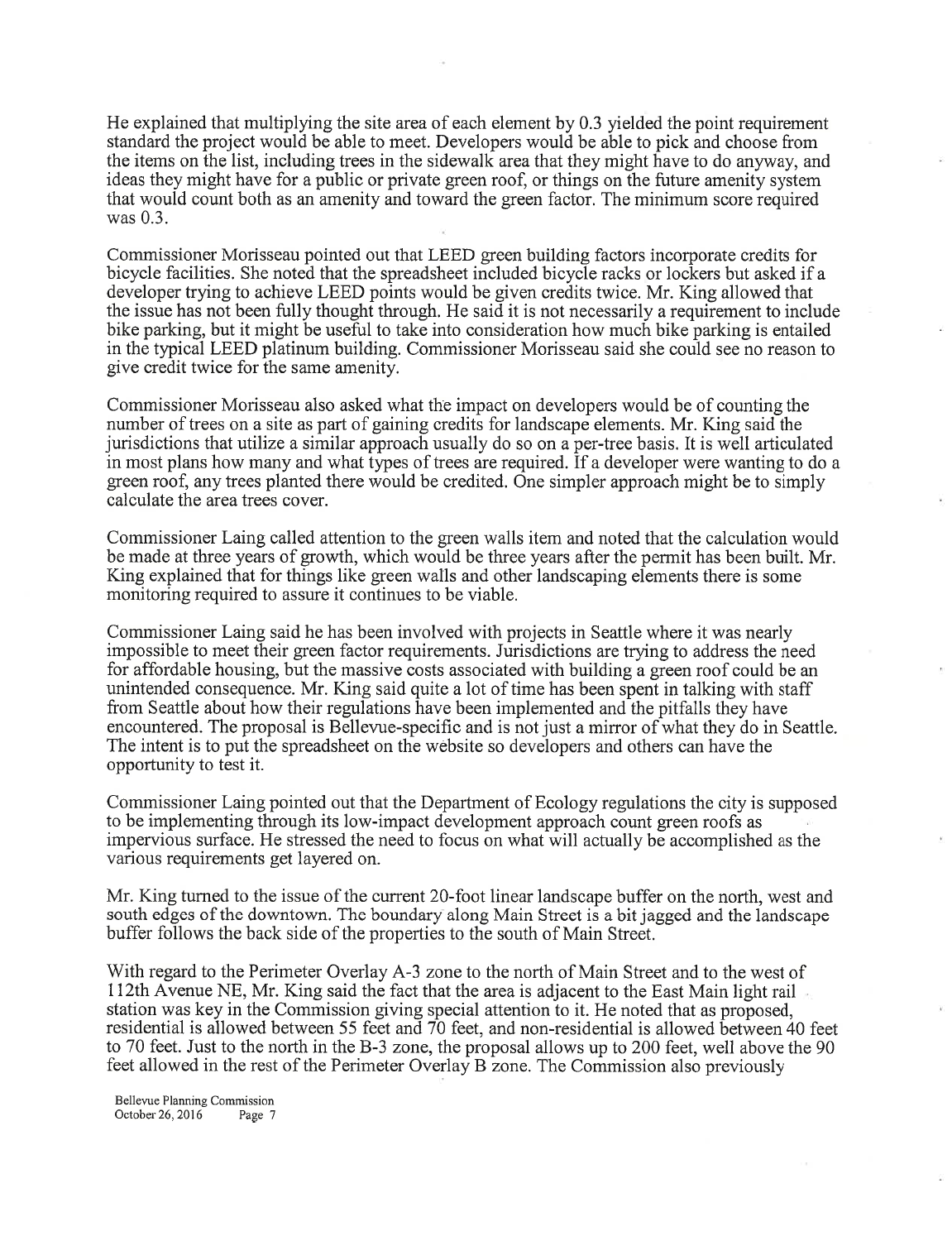discussed the street designations. Main Street and Il2th Avenue NE are both designated as commercial streets, which is a change that was made because of the anticipated pedestrian traffic related to the new light rail station. The Commission also gave direction to increase the required sidewalk width from 12 feet to 16 feet, inclusive of the planter strip. The wider sidewalk width added to the 20-foot landscape buffer totals 36 feet.

Commissioner Laing asked what the required buffer is intended to buffer, particularly where stepbacks remove the massing effect of buildings that are located at the edge of the sidewalk. Mr. King explained that the purpose is to produce a green buffer to soften the visual impact of larger buildings from the adjacent neighborhoods. He allowed that the code language dates back a number of years. Commissioner Laing pointed out that there are properties that receive transition and properties that must provide transition. A non-residential property abutting a residential property must provide a landscape screen and additional horizontal separation. There is value to the idea of providing greater horizontal separation on the south side of the perimeter districts where they abut single family neighborhoods, but the idea of providing a landscaping buffer on the Main Street side of any of the developments makes less sense. The need for building separation occurs at the upper level, not at the street level.

Commissioner Morisseau said she found it interesting that the owners of the BDR and John L Scott properties have come back asking the Commission to consider reducing or removing the buffer in light of the fact that they came to the Commission just a few months ago seeking an increase in building height. The plan they presented at that time included an amazing public space. She suggested they should be able to use the buffer as part of the public space they have said they will provide. She added that while Commissioner Laing's point about what the buffer is buffering is interesting, the fact is there is a required buffer surrounding the downtown.

Chair deVadoss suggested that things should be kept simple and that exceptions be avoided where possible. If there is a policy, there is a policy. He said he was hearing no call on the part of the Commissioners for additional analysis. Mr. King allowed that there is still a lot of timebefore the preliminary code will be transmitted to the Council, and there will be a public hearing during which comments can be provided.

With regard to the issue of single-tower height in the Perimeter Overlay B-2 area in the northwest comer of the downtown, Mr. King reminded the Commissioners that the CAC and Commission recommendation is to seek variable building heights ranging from 160 feet to 240 feet, with an average of 200 feet. As proposed, ten percent additional height would be allowed for interesting form and fagade articulation. Input has been received regarding the proposed single tower allowable building height. What the Commission has recommended is that singletower projects be limited to 160 feet, plus the extra ten percent. Staff sees three potential options: 1) retaining the current recommendation of 160 feet through the public hearing phase; 2) using the 200-foot tower height average; and 3) allowing up to 240 feet for a single tower as proposed by the property owners.

Mr. King said the western side of 102nd Avenue NE in the Deep B area has been talked about over the past couple of years as the Fortin Group project. Their property total ten or eleven acres, which is sufficient for a multiple tower project. Their initial drawings have shown variable building heights for the project. The eastem side includes a number of parcels under various ownerships and could lead to three or four single tower projects. The Fortress development spans the Deep B boundary, and what they have in mind is what would be considered a single tower project.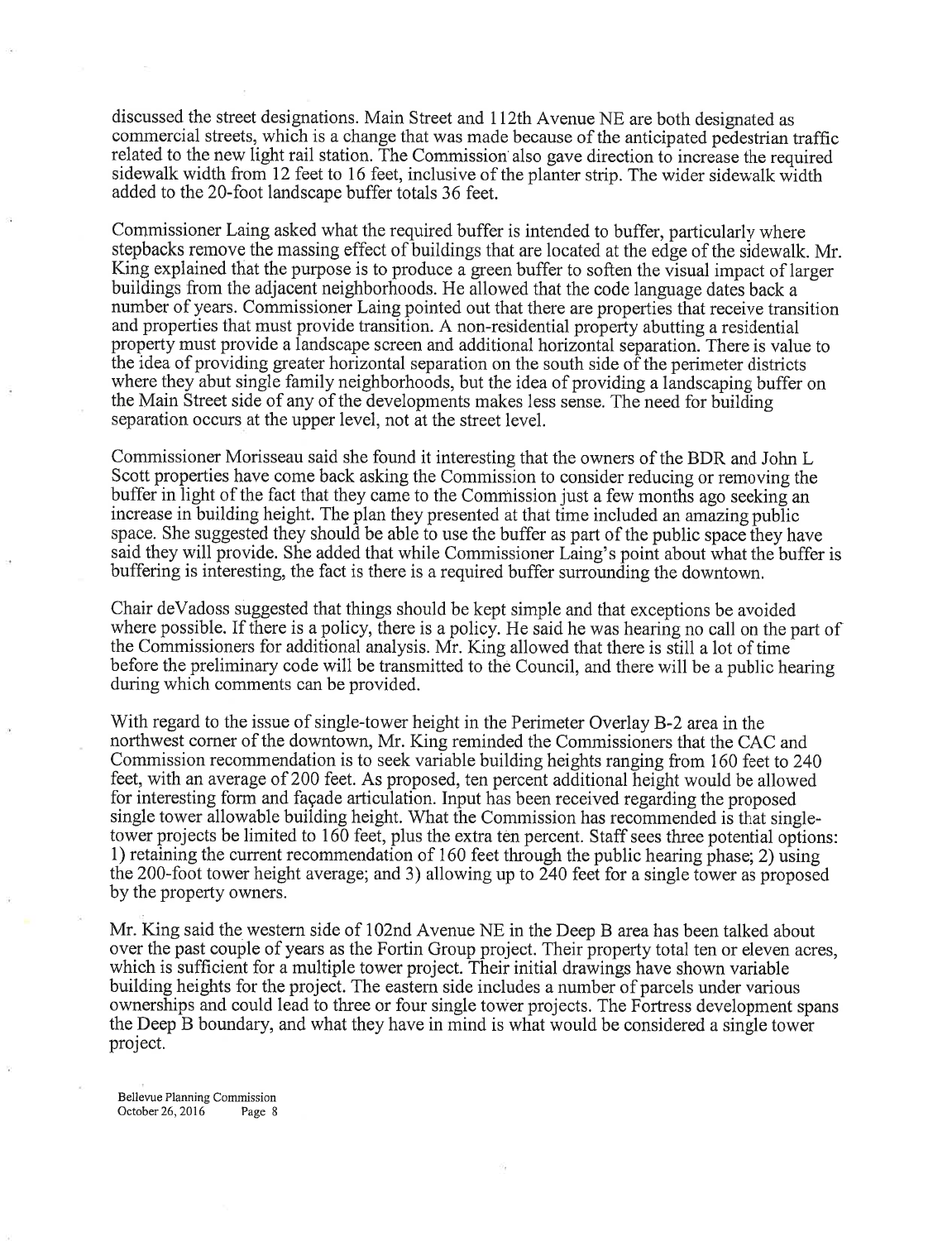Under consideration is whether or not property owners should be penalized for having smaller parcels in the Deep B area. Proximity to the adjacent single family neighborhoods is an issue, and Vuecrest residents and others have been quite vocal in sharing their concerns. The eastem portion is further away from those residential areas, but it is still in the Deep B district.

Commissioner Morisseau voiced support for not penalizing property owners for the size of their parcels. She said she could support allowing building height to 200 feet for single towers, and added that she also supports having varying building heights.

Commissioner Laing cautioned against making recommendations ahead of the public hearing. He said he would prefer to continue the discussion with Commissioners Carlson and Barksdale present. The Fortin Group in pursuing its effort has talked a lot about how consolidation and having some additional height would result in more pedestrian areas and open spaces at the ground level. One of the reasons the CAC found the Fortin Group proposal to be compelling was that they are willing to put their money where their mouth is by self-imposing the development agreement aspect to whatever the development will be. They have expressed support for <sup>a</sup> process and added code requirement that would ensure that the desired and likely outcome would actually come to be. The eastem property owners are not necessarily opposed to that, but they have largely been silent on the issue. Mr. King said the code as currently written includes <sup>a</sup> master development plan for multiple tower projects. Consideration has not been given to requiring master development plans for single-tower projects.

Commissioner Laing said for the eastern properties, whatever height is recommended will become the height of every standalone single towers by virtue of wanting to maximize the development potential.

Commissioner Morisseau suggested one way to mitigate that would be to allow up to 240 feet but requiring the buildings to average 200 feet.

Commissioner Walter said she would focus less on individual properties and more on what is equitable and best for the city.

Chair deVadoss agreed that parcel size should not be a constraining factor. He noted no strong feedback from the Commission and directed staff to make no change to the proposal ahead of the public hearing.

Mr. King explained that ULI Northwest has been given notice to proceed with organizing the technical assistance panel. Normally a lead time of six to eight weeks is needed to select the experts. The process is well known and has been done many times across the nation. The members will be selected by the ULI organization. The panel will meet somewhere around December 5 to receive a briefing and will then review the materials and deliberate for up to two days. The panel will reconvene on December 15 and make its presentation.

Commissioner Hilhorst commented that because Bellevue is growing so fast it is suggested that some of the panelists have experience with large cities. Mr. King said ULI will ultimately select the panelists, some of which possibly could be former area residents who now live in other West Coast locations, or professionals based in the Northwest who work all up and down the West Coast.

Chair deVadoss asked if the panel deliberations will be open to the public. Mr. King said there will be a public element to the briefing day and the panel day, but in between the panel will meet